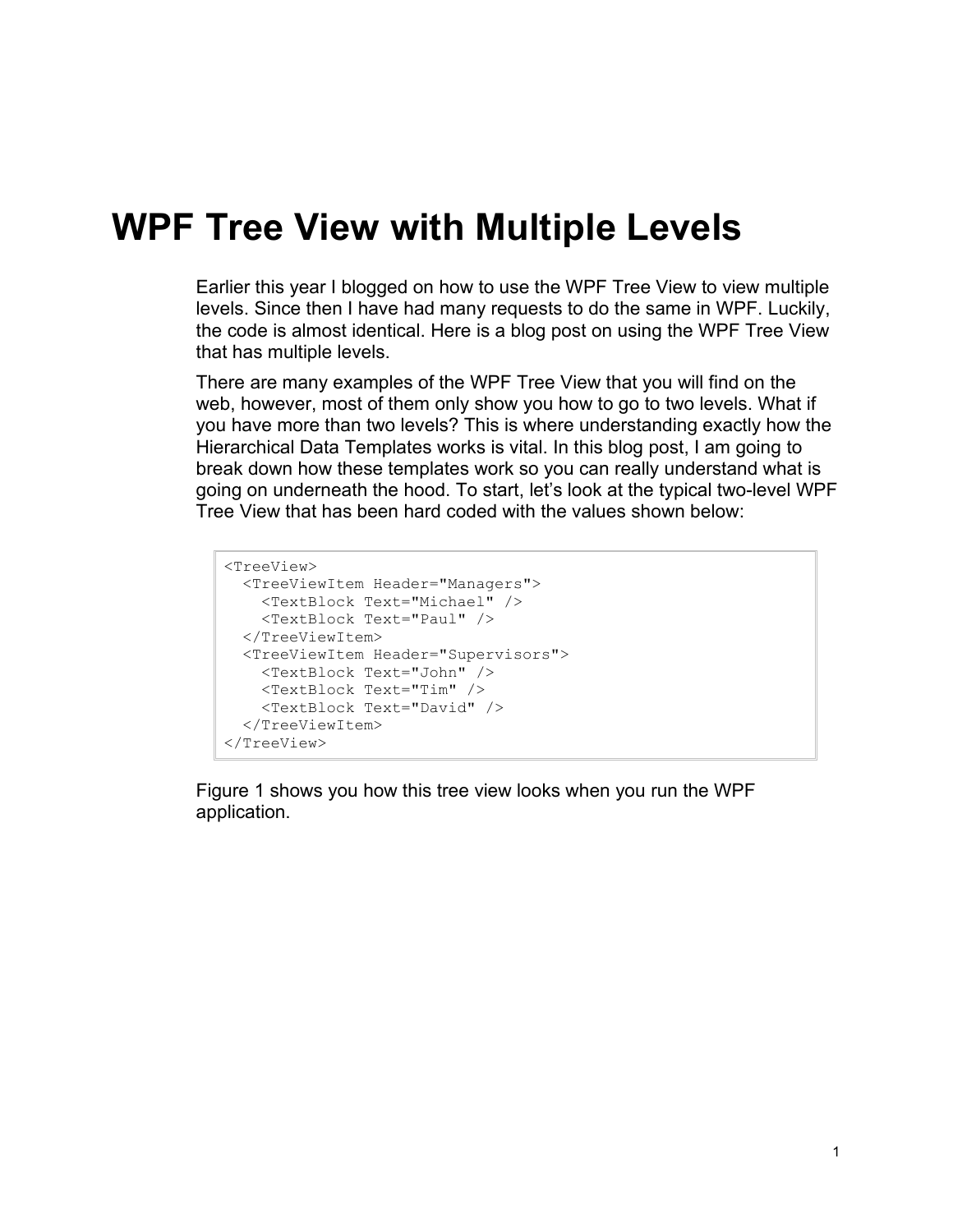

Figure 1: A hard-coded, two level Tree View.

<span id="page-1-0"></span>Next, let's create three classes to mimic the hard-coded Tree View shown above. First, you need an Employee class and an EmployeeType class. The Employee class simply has one property called **Name**. The constructor is created to accept a "name" argument that you can use to set the Name property when you create an Employee object.

```
public class Employee
{
  public Employee(string name)
   {
    Name = name; }
 public string Name { get; set; }
}
```
Create an EmployeeType class that one property called EmpType and contains a generic List<> collection of Employee objects. The property that holds the collection is called **Employees**.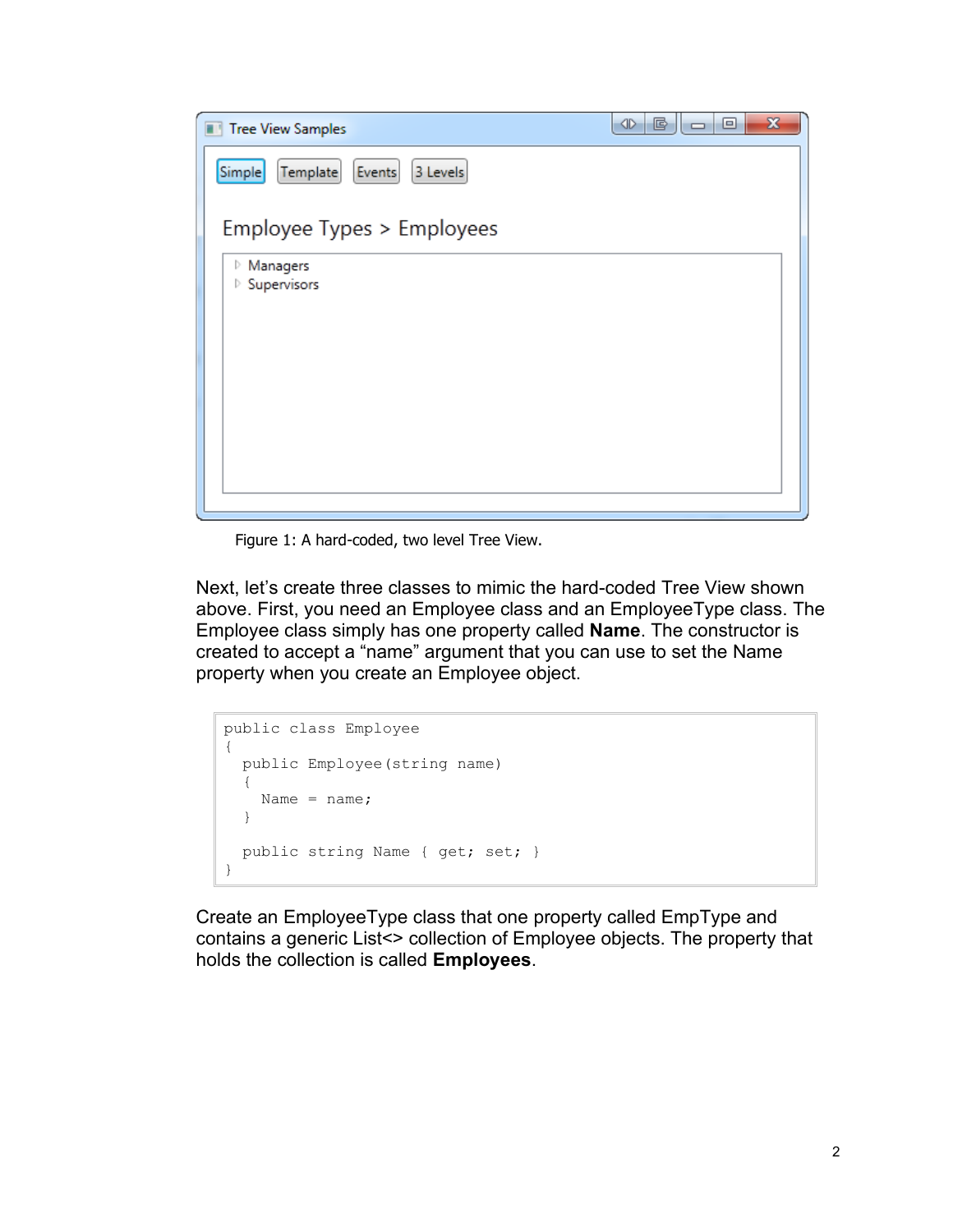```
public class EmployeeType
{
  public EmployeeType(string empType)
\{EmpType = empType;Employees = new List<Employee>();
   }
  public string EmpType { get; set; }
  public List<Employee> Employees { get; set; }
}
```
Finally we have a collection class called EmployeeTypes created using the generic List<> class. It is in the constructor for this class where you will build the collection of EmployeeTypes and fill it with Employee objects:

```
public class EmployeeTypes : List<EmployeeType>
{
  public EmployeeTypes()
   {
    EmployeeType type;
    type = new EmployeeType("Manager");
    type.Employees.Add(new Employee("Michael"));
    type.Employees.Add(new Employee("Paul"));
    this.Add(type);
   type = new EmployeeType ("Project Managers");
    type.Employees.Add(new Employee("Tim"));
    type.Employees.Add(new Employee("John"));
    type.Employees.Add(new Employee("David"));
     this.Add(type);
  }
}
```
You now have a data hierarchy in memory [\(Figure 2\)](#page-3-0) which is what the Tree View control expects to receive as its data source.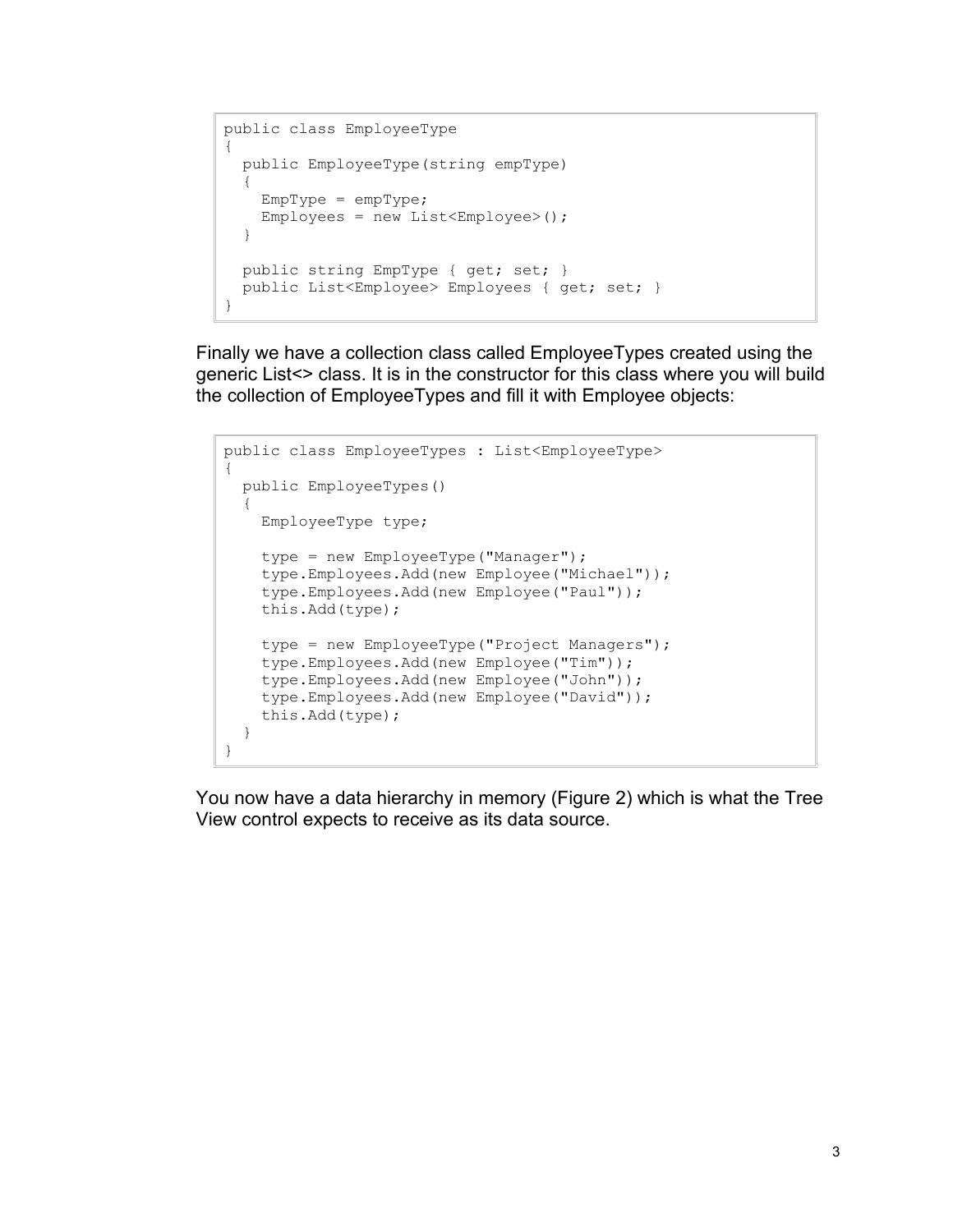|  |                            |                         | $\Box$ $\Diamond$ types Count = 2 |             |                            |
|--|----------------------------|-------------------------|-----------------------------------|-------------|----------------------------|
|  |                            | $\boxplus \bullet$ [0]  |                                   |             | {WPFTreeView.EmployeeType} |
|  |                            | $\boxminus$ $\odot$ [1] |                                   |             | {WPFTreeView.EmployeeType} |
|  | <sup>⊞</sup> □ ■ Employees |                         |                                   | Count = $3$ |                            |
|  |                            |                         | $\boxplus$ $\bullet$ [0]          |             | {WPFTreeView.Employee}     |
|  |                            |                         | $\boxplus$ $\bullet$ [1]          |             | {WPFTreeView.Employee}     |
|  |                            | 田                       | $\bullet$ [2]                     |             | {WPFTreeView.Employee}     |
|  |                            |                         | ⊞ ♦ Raw View                      |             |                            |

Figure 2: A hierachial data structure of Employee Types containing a collection of Employee objects.

<span id="page-3-0"></span>To connect up this hierarchy of data to your Tree View you create an instance of the EmployeeTypes class in XAML as shown in line 13 of [Figure 3.](#page-3-1) The key assigned to this object is "empTypes". This key is used as the source of data to the entire Tree View by setting the ItemsSource property as shown in [Figure 3,](#page-3-1) Callout #1.



Figure 3: You need to start from the bottom up when laying out your templates for a Tree View.

<span id="page-3-1"></span>The ItemsSource property of the Tree View control is used as the data source in the Hierarchical Data Template with the key of **employeeTypeTemplate**. In this case there is only one Hierarchical Data Template, so any data you wish to display within that template comes from the collection of Employee Types. The TextBlock control in line 20 uses the EmpType property of the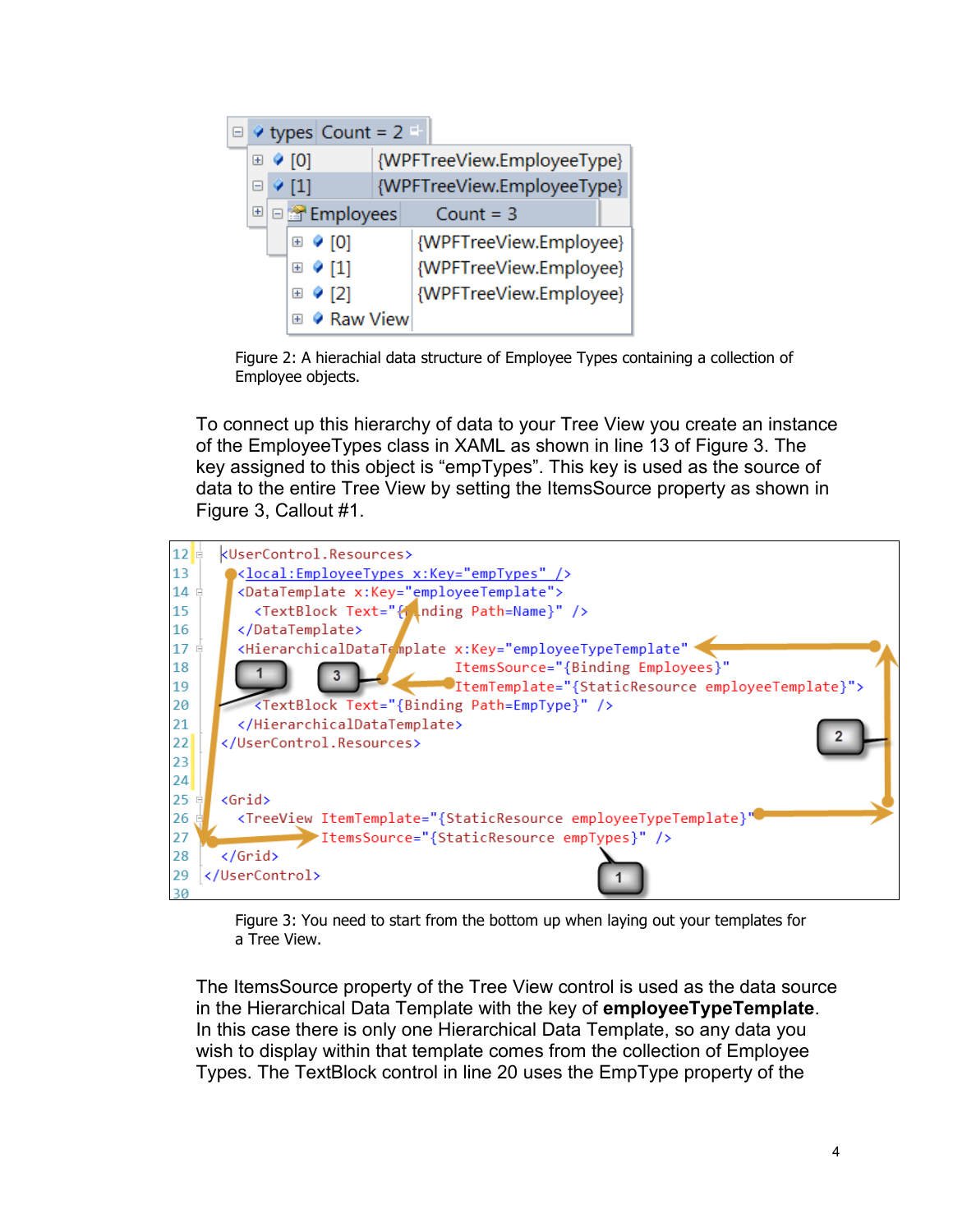EmployeeType class. You specify the name of the Hierarchical Data Template to use in the ItemTemplate property of the Tree View (Callout #2).

For the second (and last) level of the Tree View control you use a normal <DataTemplate> with the name of **employeeTemplate** (line 14). The Hierarchical Data Template in lines 17-21 sets its ItemTemplate property to the key name of **employeeTemplate** (Line 19 connects to Line 14). The source of the data for the <DataTemplate> needs to be a property of the EmployeeTypes collection used in the Hierarchical Data Template. In this case that is the Employees property. In the Employees property there is a "Name" property of the Employee class that is used to display the employee name in the second level of the Tree View (Line 15).

What is important here is that your lowest level in your Tree View is expressed in a <DataTemplate> and should be listed first in your Resources section. The next level up in your Tree View should be a <HierarchicalDataTemplate> which has its ItemTemplate property set to the key name of the <DataTemplate> and the ItemsSource property set to the data you wish to display in the <DataTemplate>. The Tree View control should have its ItemsSource property set to the data you wish to display in the <HierarchicalDataTemplate> and its ItemTemplate property set to the key name of the <HierarchicalDataTemplate> object. It is in this way that you get the Tree View to display all levels of your hierarchical data structure.

## **Three Levels in a Tree View**

Now let's expand upon this concept and use three levels in our Tree View [\(Figure 4\)](#page-5-0). This Tree View shows that you now have EmployeeTypes at the top of the tree, followed by a small set of employees that themselves manage employees. This means that the EmployeeType class has a collection of Employee objects. Each Employee class has a collection of Employee objects as well.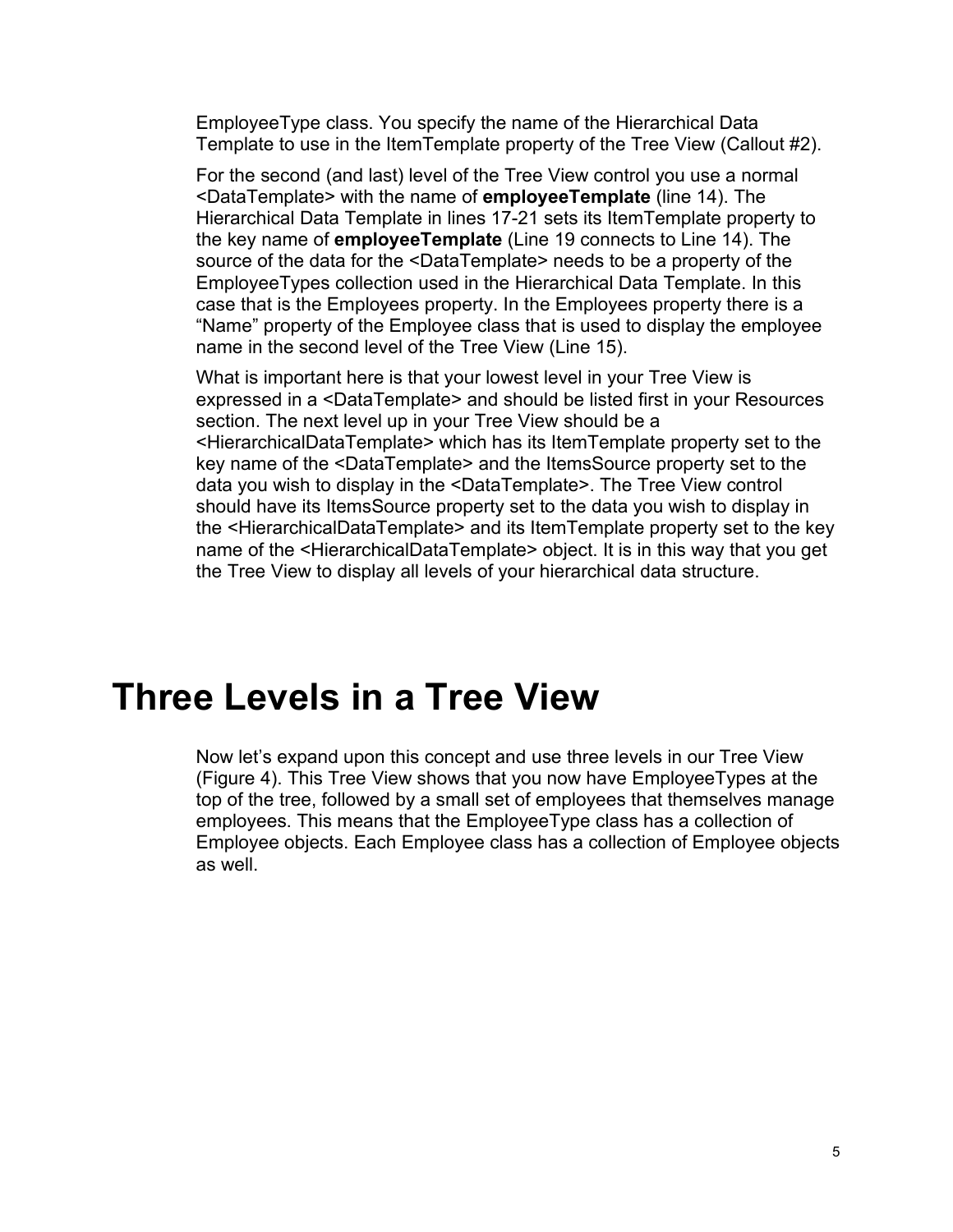

Figure 4: When using 3 levels in your TreeView you will have 2 Hierarchical Data Templates and 1 Data Template.

<span id="page-5-0"></span>The EmployeeType class has not changed at all from our previous example. However, the Employee class now has one additional property as shown below:

```
public class Employee
{
  public Employee(string name)
   {
   Name = name; ManagedEmployees = new List<Employee>();
   }
  public string Name { get; set; }
  public List<Employee> ManagedEmployees { get; set; }
}
```
The next thing that changes in our code is the EmployeeTypes class. The constructor now needs additional code to create a list of managed employees. Below is the new code.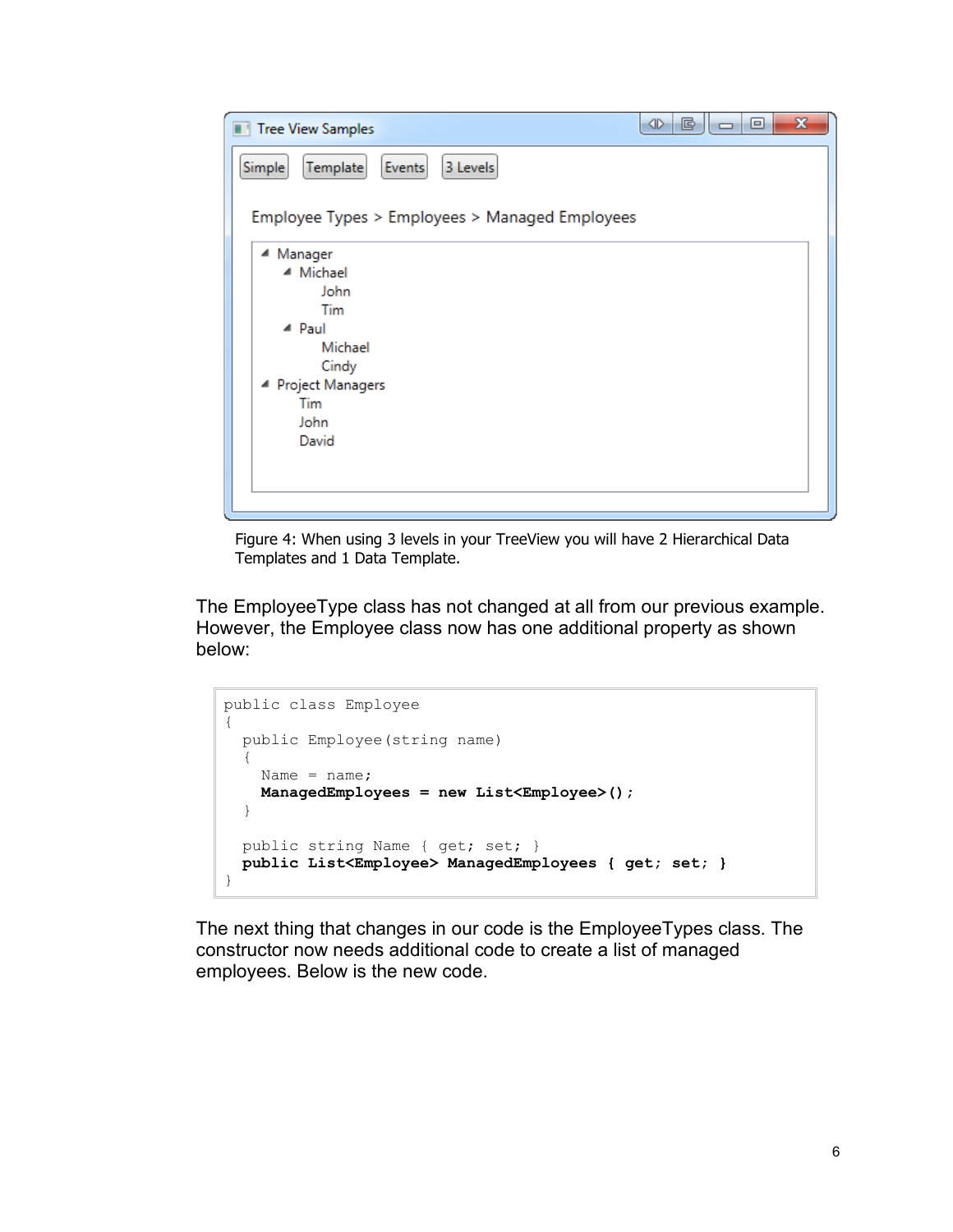```
public class EmployeeTypes : List<EmployeeType>
{
  public EmployeeTypes()
\{ EmployeeType type;
     Employee emp;
     Employee managed;
     type = new EmployeeType("Manager");
    emp = new Employee("Michael");
    managed = new Employee("John");
    emp.ManagedEmployees.Add(managed);
    managed = new Employee("Tim");
    emp.ManagedEmployees.Add(managed);
     type.Employees.Add(emp);
     emp = new Employee("Paul");
    managed = new Employee("Michael");
    emp.ManagedEmployees.Add(managed);
    managed = new Employee("Cindy");
    emp.ManagedEmployees.Add(managed);
     type.Employees.Add(emp);
     this.Add(type);
    type = new EmployeeType ("Project Managers");
     type.Employees.Add(new Employee("Tim"));
     type.Employees.Add(new Employee("John"));
     type.Employees.Add(new Employee("David"));
     this.Add(type);
   }
```
 $\beta$ Now that you have all of the data built in your classes, you are now ready to hook up this three-level structure to your Tree View. [Figure 5](#page-7-0) shows the complete XAML needed to hook up your three-level Tree View. You can see in the XAML that there are now two Hierarchical Data Templates and one Data Template. Again you list the Data Template first since that is the lowest level in your Tree View. The next Hierarchical Data Template listed is the next level up from the lowest level, and finally you have a Hierarchical Data Template for the first level in your tree. You need to work your way from the bottom up when creating your Tree View hierarchy. XAML is processed from the top down, so if you attempt to reference a XAML key name that is below where you are referencing it from, you will get a runtime error.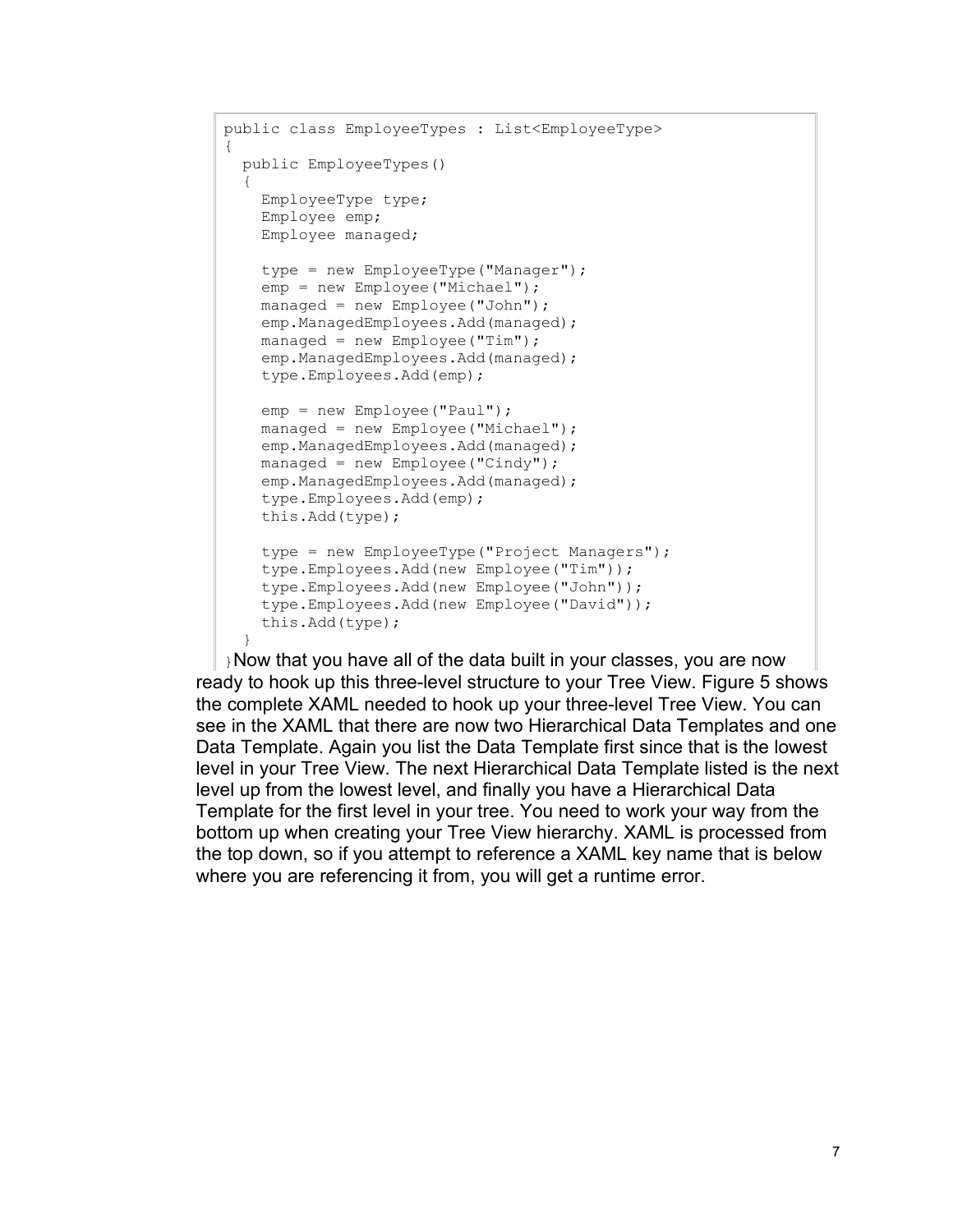```
12<UserControl.Resources>
13<local:EmployeeTypes x:Key="empTypes" />
        <DataTemplate x:Key="managedEmployeeTemplate">
14 \div15
          <TextBlock Text="{Binding Path=Name}" />
16
        </DataTemplate>
17
        <HierarchicalDataTemplate x:Key="employeeTemplate"
                                   ItemsSource="{Binding ManagedEmployees}"
18
19
                                   ItemTemplate="{StaticResource managedEmployeeTemplate}">
20
          <TextBlock Text="{Binding Path=Name}" />
21
        </HierarchicalDataTemplate>
22 \div<HierarchicalDataTemplate x:Key="employeeTypeTemplate"
23
                                   ItemsSource="{Binding Employees}"
24
                                   ItemTemplate="{StaticResource employeeTemplate}">
25
          <TextBlock Text="{Binding Path=EmpType}" />
26
        </HierarchicalDataTemplate>
27
      </UserControl.Resources>
28 \div\sqrt{G}rid\sqrt{S}29<TreeView ItemTemplate="{StaticResource employeeTypeTemplate}"
30
                  ItemsSource="{StaticResource empTypes}"
31SelectedItemChanged="tvEmps_SelectedItemChanged"
32
                  Name="tvEmps" />
33\langle/Grid\rangle
```
Figure 5: For three levels in a Tree View you will need two Hierarchical Data Templates and one Data Template.

<span id="page-7-0"></span>Each Hierarchical Data Template uses the previous template as its ItemTemplate. The ItemsSource of each Hierarchical Data Template is used to feed the data to the previous template. This is probably the most confusing part about working with the Tree View control. You are expecting the content of the current Hierarchical Data Template to use the properties set in the ItemsSource property of that template. But you need to look to the template lower down in the XAML to see the source of the data as shown in [Figure 6.](#page-8-0)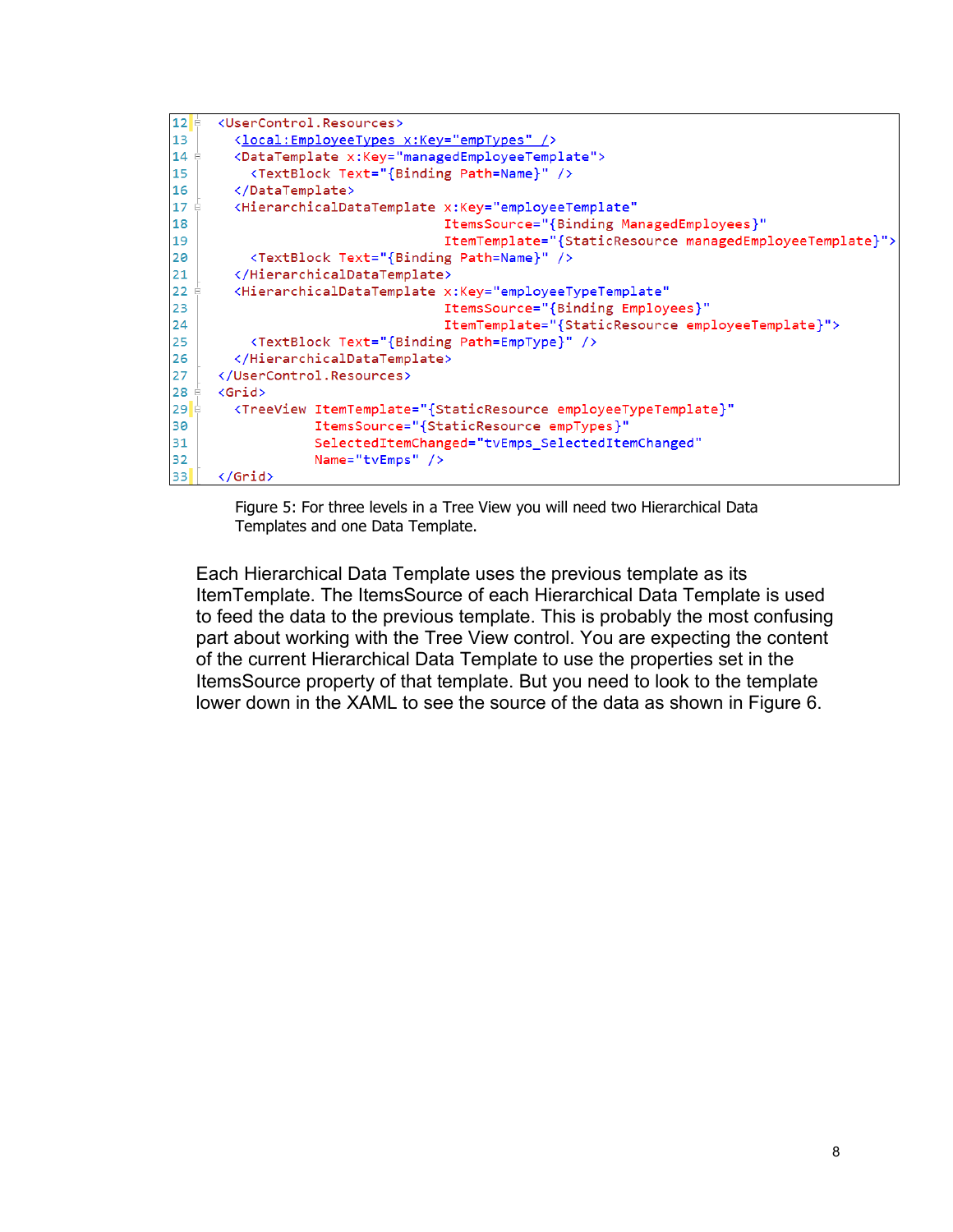```
12<UserControl.Resources>
13<<u>local:EmployeeTypes x:Key="empTypes" /</u>>
14 \div<DataTemplate x:Key="managedEmployeeTemplate">
15
          <TextBlock Text="{Binding Path=Name}" />
16
        </DataTemplate>
17 \div<HierarchicalDataTemplate x:Key="employeeTemplate"
                                   ItemsSource="{Binding ManagedEmployees}"
18
19
                                   ItemTemplate="{StaticResource managedEmployeeTemplate}">
20
          <TextBlock Text="{Binding Path=Name}"/>
21
        </HierarchicalDataTemplate>
22 =<HierarchicalDataTemplate x:Key="employeeTypeTemplate"
                                   ItemsSource="{Binding Employees}"
23
                                   ItemTemplate="{StaticResource employeeTemplate}">
24
25
          <TextBlock Text="{Binding Path=EmpType}" />
26
        </HierarchicalDataTemplate>
27
      </UserControl.Resources>
28 \oplus\langleGrid\rangle29 =
        <TreeView ItemTemplate="{StaticResource employeeTypeTemplate}"
                  ItemsSource="{StaticResource empTypes}"
3031SelectedItemChanged="tvEmps_SelectedItemChanged"
                  Name="tvEmps" /3233\langle/Grid\rangle
```
<span id="page-8-0"></span>Figure 6: The properties you use within the Content of a template come from the ItemsSource of the next template in the resources section.